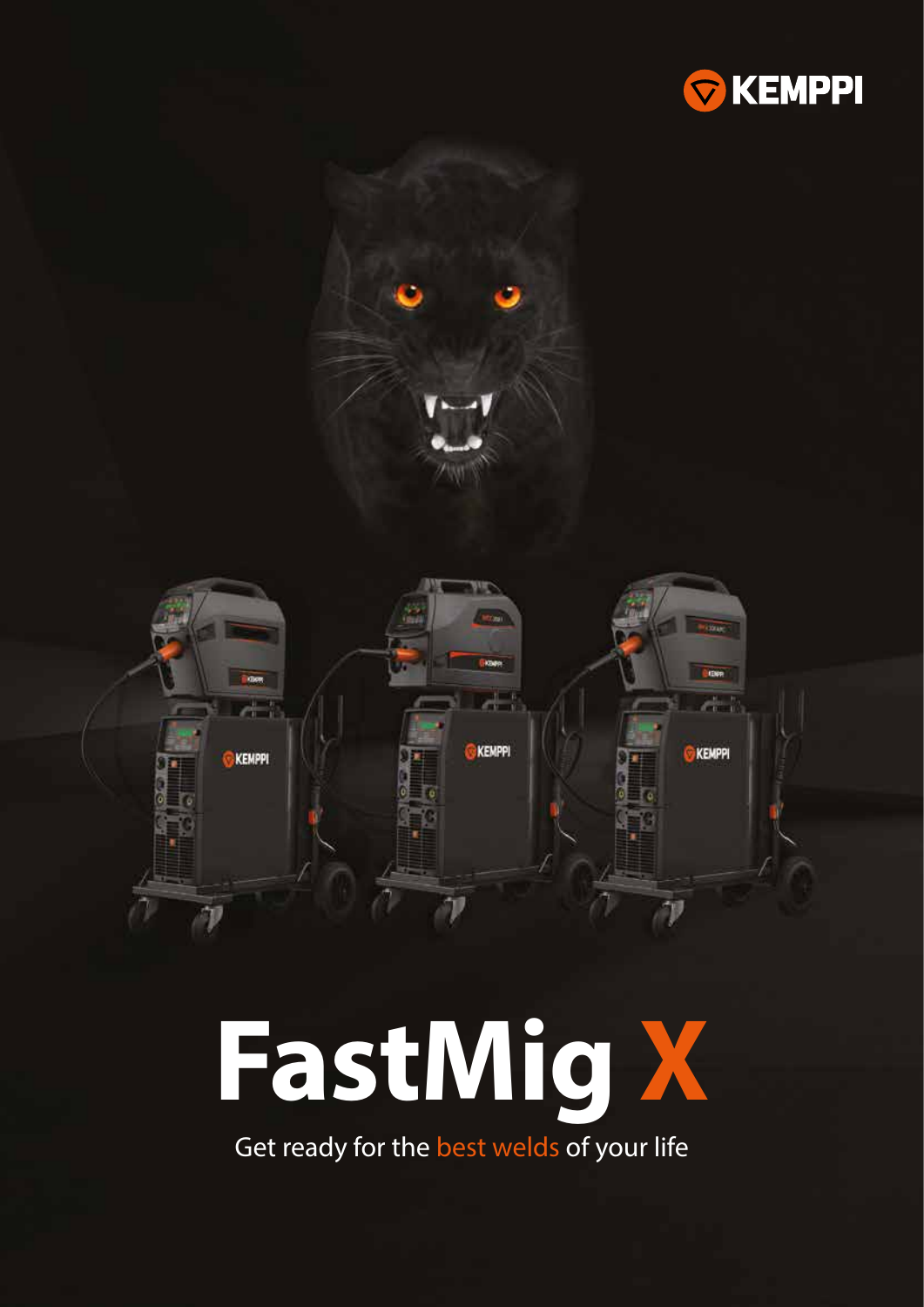Kemppi's FastMig X is your trusted professional friend, whether you are looking for a highly specialized expert machine for any demanding tasks or a multi-purpose all-round set of welding tools for various welding environments.

# **New Standard of Professional Excellence**

If you want to be on top of your game, want to be the best in what you are doing, you need to have technological edge that guarantees your professional excellence. With renewed, even more intelligent, FastMig X Kemppi presents you a new black line of highest-class pulse welding solutions for demanding industrial applications.

**Learn more**

**www.fastmigx.kemppi.com**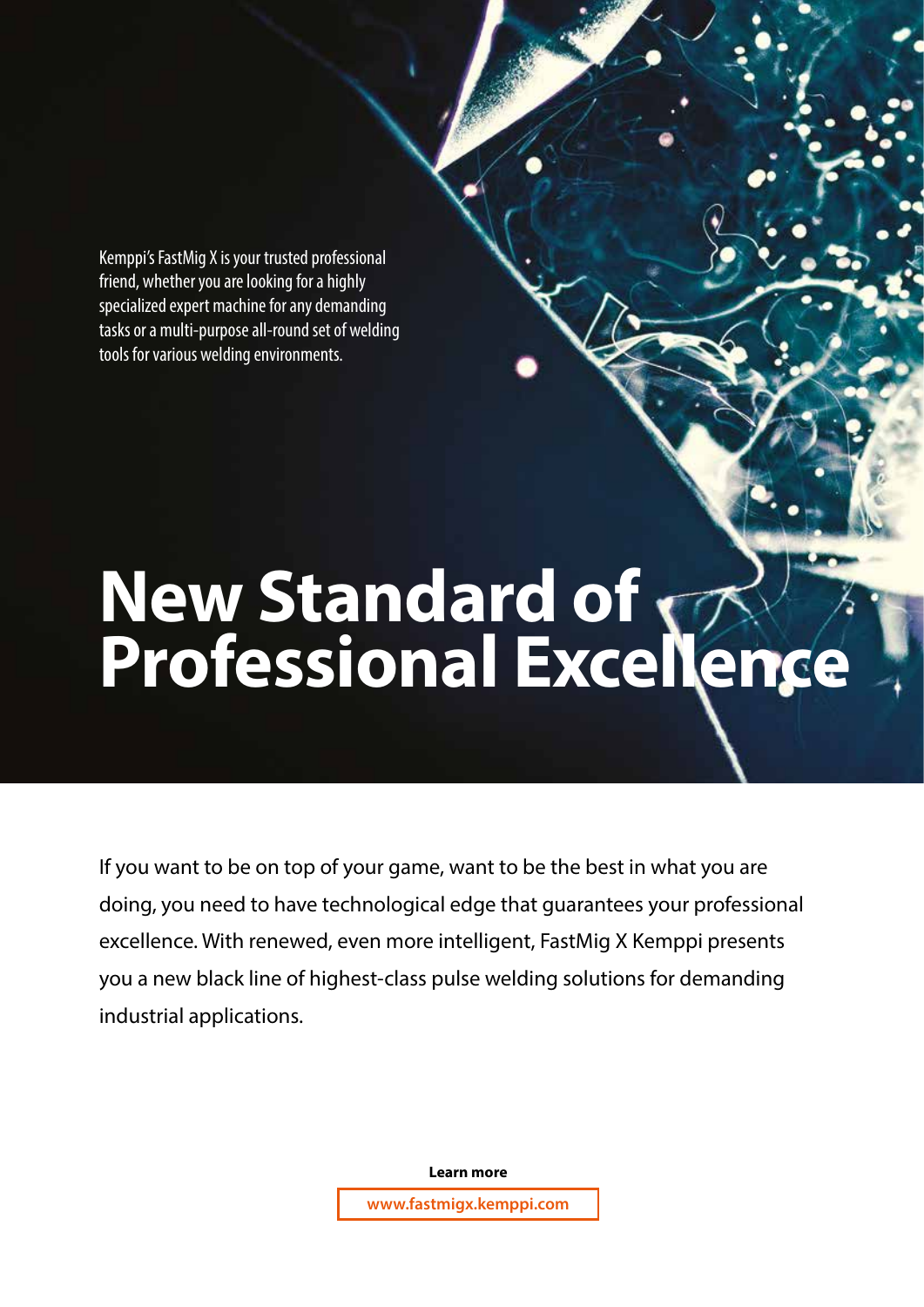

#### **• Superior Productivity**

Stop wasting time and materials and start profiting more.

#### **• Limitless Flexibility**

Never let your equipment determine what you can or can't do. Whatever you weld, choose FastMig X.

- **• Phenomenal Quality** Get ready for the best welds of your life.
- **• Outstanding Durability** Stop less, weld more, produce more, and profit more.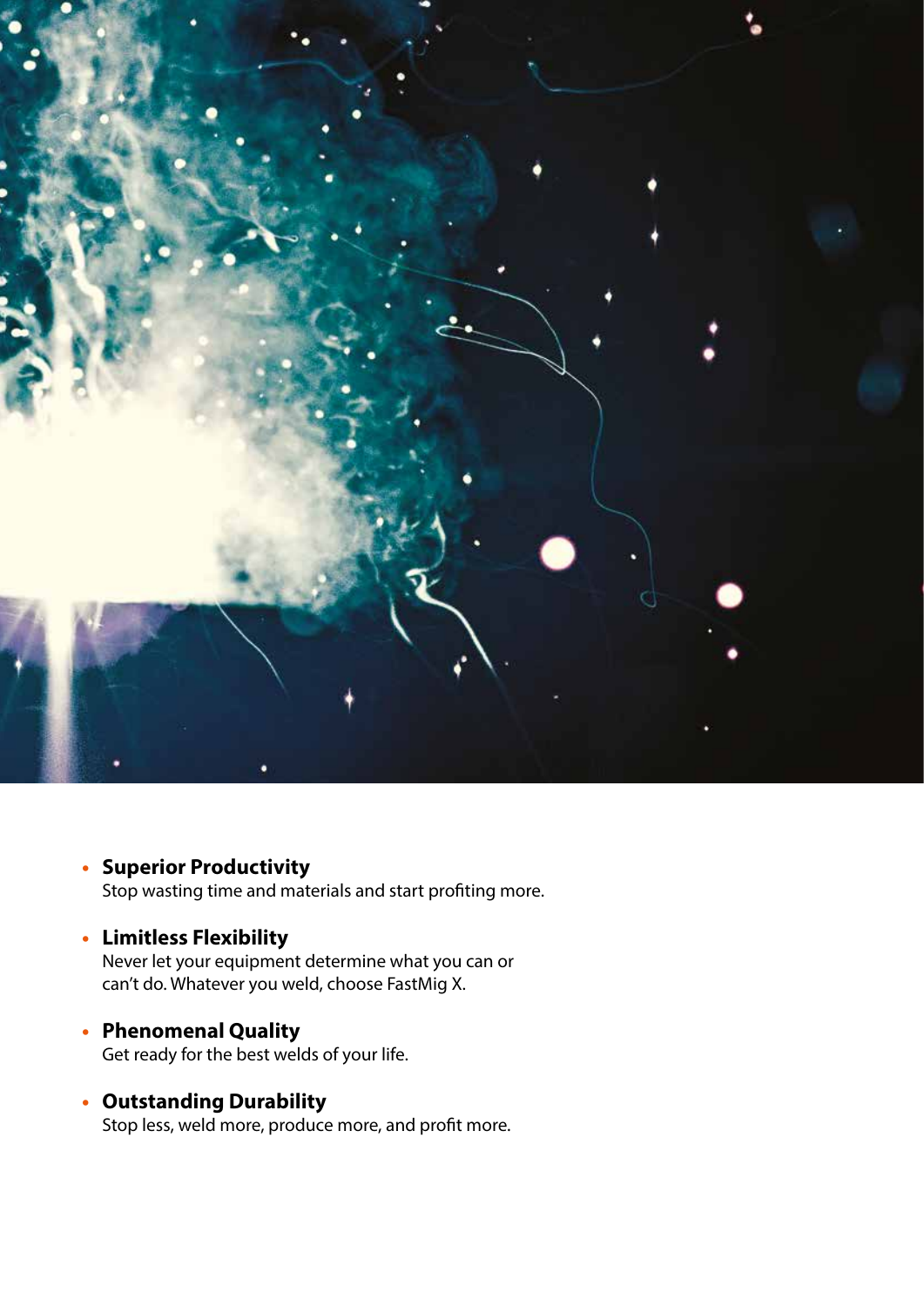# **Perfect Match**

In the field of high-quality multi-process welding, whatever your needs may be, FastMig X is what you are looking for. FastMig X is not one standard machine. It's a flexible setup of high-quality components, always selected to precisely match your welding needs.

#### **for robust workshop use**

Need: Efficient MIG/MAG welding including pulsed arc



#### **for pipe welding**

Need: High-quality welding on pipes and plates - from root to the top

#### **for diverse welding**

Need: High strength steel, special alloys and aluminum welding for demanding welding applications

### **Even 30 m** reach with SuperSnake

For example in the offshore industry or in aluminum ship and boat building, long-distance welding is needed for various demanding tasks.

We assembled the perfect setup, flexible enough to adapt to the fast-changing needs, and capable enough to handle demanding materials like aluminum and special alloys. See welding at its finest.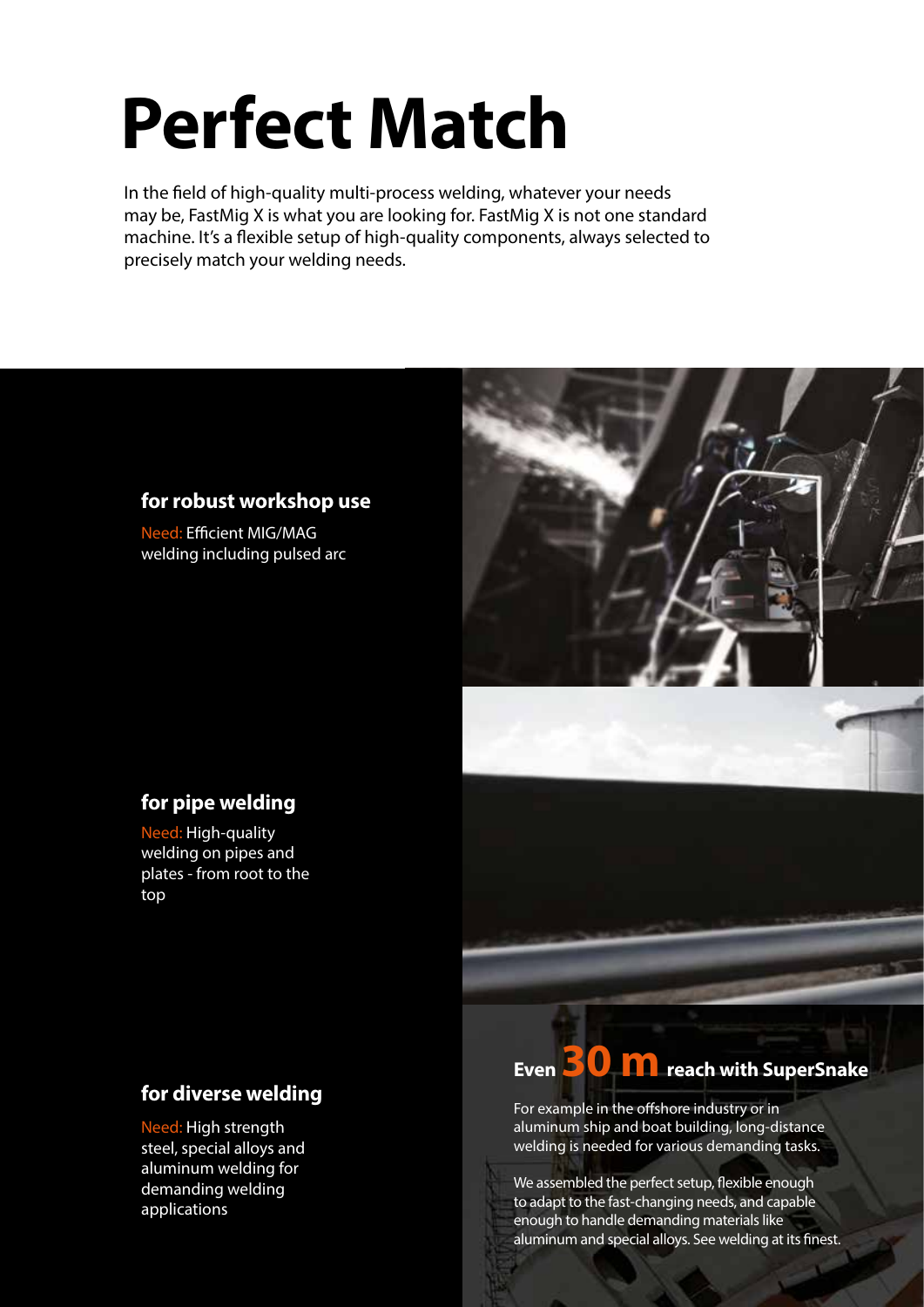

### Weld with **25%** lower heat input

Robust workshops, for example in heavy machinery manufacturing and rolling stock manufacturing, need reliable MIG/MAG welding for various demanding applications. We assembled the perfect setup for high-quality pulse welding that saves energy, time and money. See how to raise productivity and quality of basic pulse welding to a new level.

### **5 times faster than TIG**

In pipe welding, the quality demands are high and productivity expectations can be even higher. When we are talking about thousands and thousands of welds in oil & gas pipelines, water pipelines or pressure vessels, even a small increase in quality and productivity will count – and we promise you a big one.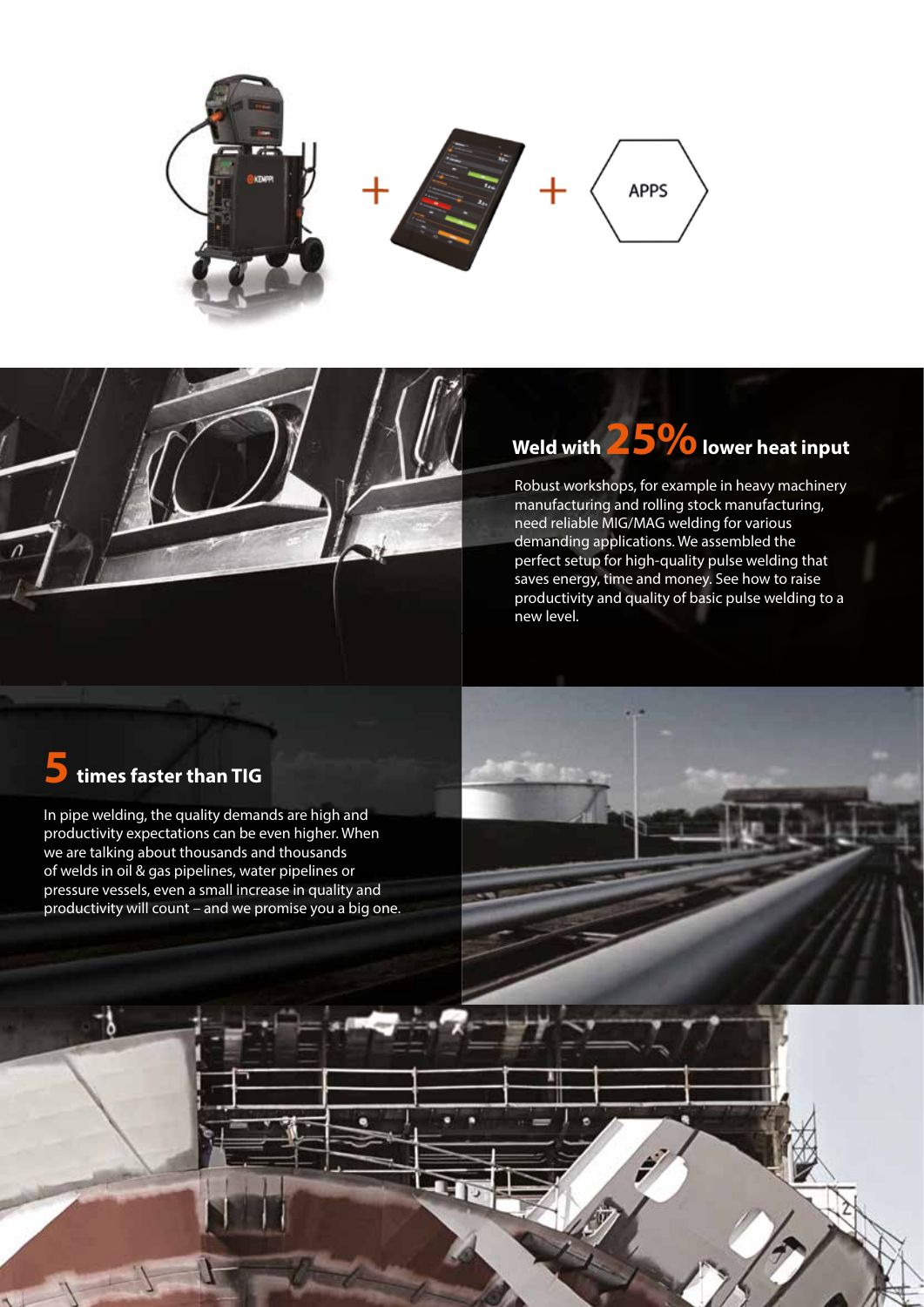# **Sample Setups**

FastMig X is a modular system; therefore the final setup is always configured to meet your needs, what ever they are: materials from mild steel to special alloys, from thin sheets to thick plates, conditions from hot to cold, working environments from workshops to installation sites. Amazing range of welding programs, easy adjustability and upgradability allow fast response to changing needs, leading to less waiting, less adjusting and more profitable welding.

#### **Sample setup for robust workshop use**

- FastMig X 450 Power source (alternatively 350/350 MV)
- WFX 300 Wire feeder (alternatively 200)
- Cool X Cooling unit



#### **Special processes and welding program packs:**

WiseFusion **WorkPack** 

#### **Welding processes:**

MIG/MAG Synergic MIG Pulse MIG Double Pulse MIG TIG (with add-on) Stick (MMA)

#### **Sample setup for pipe welding**

- FastMig X 450 Power source (alternatively 350/350 MV)
- Wire feeders for either steel (Fe) or stainless steel (Ss) welding, WFX 200 P Fe/Ss or WFX 300 P Fe/Ss.
- Cool X Cooling unit



#### **Special processes and kelding program p**

WiseRoot+ **WiseFusion** Pipe Steel pack included in the Fe feeders Pipe Stainless pack included in the Ss feeders Match Log

#### **Welding processes:**

MIG/MAG Synergic MIG Pulse MIG included in the Ss feeders Double Pulse MIG included in the Ss feeders TIG (with add-on) Stick (MMA)

#### **Sample setup for diverse welding**

- FastMig X 450 Power source (alternatively 350/350 MV)
- WFX 300 AMC Wire feeder (alternatively WFX 200 AMC)
- Cool X Cooling unit
- Arc Mobile Control



#### **Special processes and welding program packs:**

WiseThin+ WisePenetration WiseFusion Match Log Steel pack Steel pack for WiseThin+ Stainless pack Aluminum pack

#### **Welding processes:**

MIG/MAG Synergic MIG Pulse MIG Double Pulse MIG TIG (with add-on) Stick (MMA)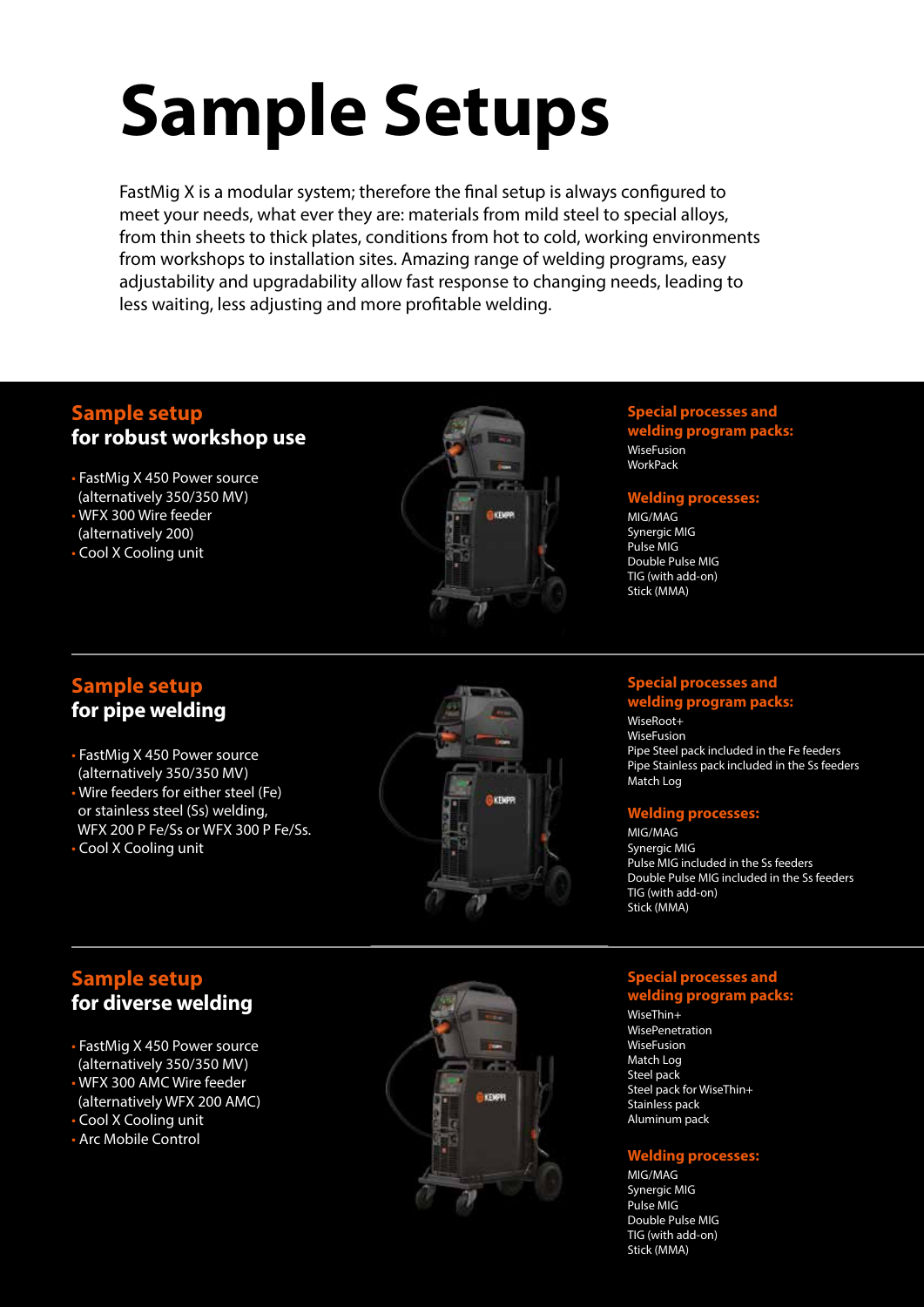



#### **Download technical info**

**fastmigx.kemppi.com www.fastmigx.kemppi.com**

#### **Benefits**

- Kemppi ARC System 3 compatibility: easy and exact production and quality management
- Save filler metal the high energy density of the arc allows to use narrower groove
- More efficient welding finished even 30 % faster
- Even 25 % lower heat input, less deformations
- Less spatter thus less repairs and post welding costs
- Light mechanization enabled with MagTrac welding carriage compatibility: up to 5 times fast than fully manual welding
- Easy to keep welding parameters inside WPS requirements with exact arc voltage measurement
- Focused arc small weld pool size easier to weld in all positions
- Inverter technology alone can save energy even 40 %



#### **Download data sheet Download technical info**

**fastmigx.kemppi.com www.fastmigx.kemppi.com**





#### **Download data sheet Download technical info**

**fastmigx.kemppi.com www.fastmigx.kemppi.com**

#### **Benefits**

- $\bm{\cdot}\;$  Kemppi ARC System 3 compatibility: easy and exact production and quality management
- $\:$  5 times faster than TIG welding
- Weld over 80 % per day and save 50 % in labor and filler costs with WiseRoot+ (see calculation)
- Optimal weld penetration and shape in all positions
- $\cdot$  To spaticity in speed in the work • No spatter, less after-work
- Stable process easy to handle: welder's skills less critical
- Faster parameter change with MatchLock during welding: more speed & productivity
- Double feeder option for higher productivity with fewer equipment  $\cdot$
- Less deformations, less straightening work: time saving
- Easy to keep welding parameters inside WPS requirements with exact arc voltage measurement

#### **Benefits**

- **Advantages** Kemppi ARC System 3 compatibility: easy and exact production and quality management
- Designed to meet the diverse needs of any metal fabrication workshop
- Wide range of applications with one equipment: smaller investment costs, more turnover, more  $\mathcal{L}_{\text{HCl}}$  monitoring with ARC Mobile Control: all welders weld with the same parameters were parameters with the same parameters with the same parameters with the same parameters with the same parameters with the same efficient production
- Optimized welding properties for sheet metal and plates, all positions and materials, mixed gases and  $\mathbb{C}$  gases and CO₂
	- Even 40% lower shielding gas costs with WiseThin+ process
	- Set up, copy and adjust welding settings with Arc Mobile Control solution
	- Sare and easy back up or welding setting mes • Safe and easy back-up of welding setting files
	- Supersnake subfeeder offers the best reach on the market, up to 35 m
	- Easy to keep welding parameters inside WPS requirements with exact arc voltage measurement